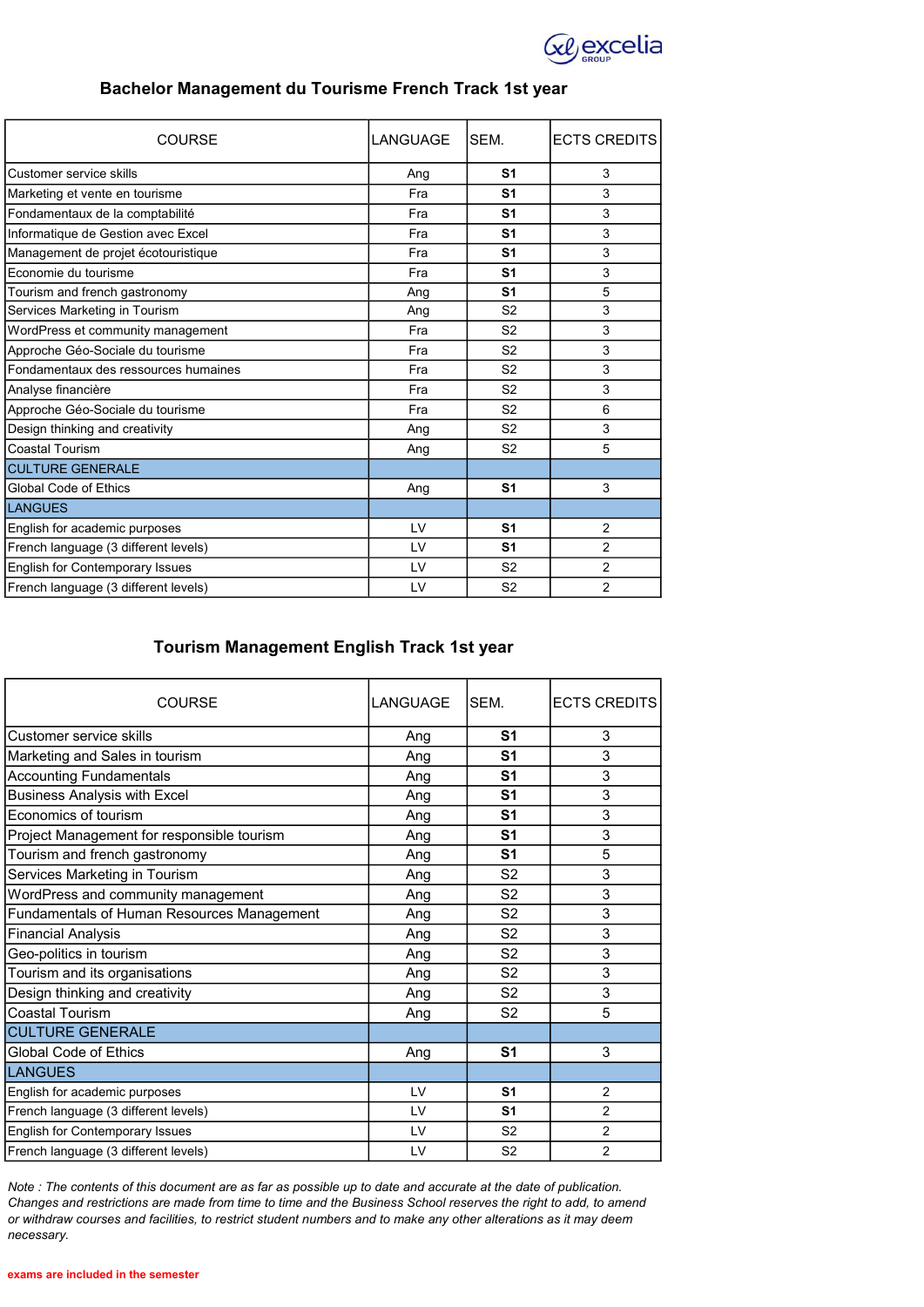

# Bachelor Tourism Management 2nd Year- French track (Fall semester only)

| <b>COURSE</b>                                                        | LANGUAGE | <b>ECTS CREDITS</b> | <b>INFORMATION</b>                     |
|----------------------------------------------------------------------|----------|---------------------|----------------------------------------|
| Introduction to travel industry                                      | Ang      |                     |                                        |
| Introduction to Hospitality industry                                 | Ang      | 3                   | Please choose 1<br>specialisation only |
| Introduction aux industries des Loisirs et du Sport                  | Fra      |                     |                                        |
| Comportement du consommateur touristique                             | Fra      | 3                   |                                        |
| Communication marketing en tourisme                                  | Fra      | 3                   |                                        |
| Fondamentaux du contrôle de gestion                                  | Fra      | 3                   |                                        |
| <b>Community Management</b>                                          | Ang      | 2                   |                                        |
| Digital communication and tools word press                           | Ang      | 2                   |                                        |
| lDroit du tourisme                                                   | Fra      | 3                   |                                        |
| Tourism and french gastronomy                                        | Ang      | 6                   |                                        |
| <b>CULTURE GENERALE</b>                                              |          |                     |                                        |
| Introduction to Human Development and Ethics Social<br>Responsiblity | Ang      | 2                   |                                        |
| <b>LANGUES</b>                                                       |          |                     |                                        |
| English for tourism                                                  | LV       |                     |                                        |
| French language (beginner/intermediate/advanced)                     | LV       | 2                   |                                        |

| Beginning of semester | Early september |
|-----------------------|-----------------|
| End of semester       | early December  |

## Bachelor Tourism Management 2nd year English Track- Spring semester only

| <b>COURSE</b>                                                        | LANGUAGE | <b>ECTS CREDITS</b> | <b>INFORMATION</b>                     |
|----------------------------------------------------------------------|----------|---------------------|----------------------------------------|
| Introduction to travel industry                                      | Ang      |                     |                                        |
| Introduction to Hospitality industry                                 | Ang      | 3                   | Please choose 1<br>specialisation only |
| Introduction to leisure and sport industries                         | Ang      |                     |                                        |
| Consumer Behaviour in Tourism                                        | Ang      | 3                   |                                        |
| Marketing Communication in Tourism                                   | Ang      | 3                   |                                        |
| <b>Community Management</b>                                          | Ang      | 2                   |                                        |
| <b>Digital Community Management</b>                                  | Ang      | 2                   |                                        |
| <b>Fundamentals of Management Control</b>                            | Ang      | 3                   |                                        |
| <b>Tourism Law</b>                                                   | Ang      | 3                   |                                        |
| Coastal tourism                                                      | Ang      | 6                   |                                        |
| <b>CULTURE GENERALE</b>                                              |          |                     |                                        |
| Introduction to Human Development and Ethics Social<br>Responsiblity | Ang      | 2                   |                                        |
| <b>LANGUES</b>                                                       |          |                     |                                        |
| English for tourism                                                  | LV       | 1                   |                                        |
| French Language (beginner/intermediate/advanced)                     | LV       | 2                   |                                        |

| Beginning of semester | End of semester | lexams are included in the semester |
|-----------------------|-----------------|-------------------------------------|
| Early April           | end of June     |                                     |

Note : The contents of this document are as far as possible up to date and accurate at the date of publication. Changes and restrictions are made from time to time and the Business School reserves the right to add, to amend or withdraw courses and facilities, to restrict student numbers and to make any other alterations as it may deem necessary.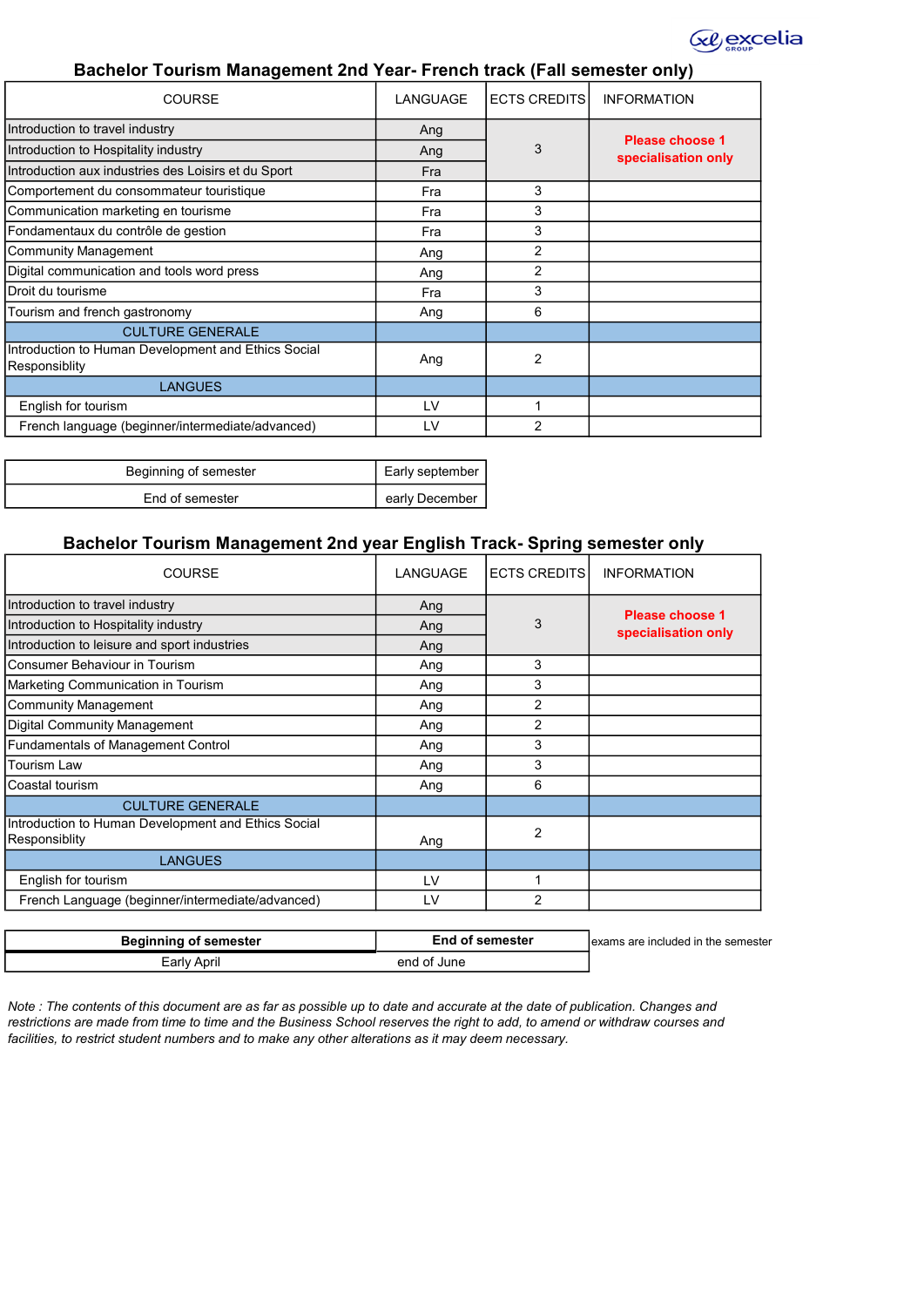

## Bachelor Tourism Management 3rd Year

| <b>COURSE</b>                                          | LANGUAGE                | SEM.           | <b>ECTS</b><br><b>CREDITS</b> | <b>INFORMATION</b>     |                                                                             |
|--------------------------------------------------------|-------------------------|----------------|-------------------------------|------------------------|-----------------------------------------------------------------------------|
| Management d'un resort Business Game                   | Ang                     | S <sub>1</sub> | $\overline{2}$                |                        |                                                                             |
| Communication Marketing Relationnel intégré            | Fra                     | S <sub>1</sub> | 3                             |                        |                                                                             |
| <b>Community Management</b>                            | Fra                     | S <sub>1</sub> | 3                             |                        |                                                                             |
| Projet évenementiel appliqué                           | Fra                     | S <sub>1</sub> | 3                             |                        |                                                                             |
| Marketing digital et tourisme                          | Fra                     | S <sub>1</sub> | 3                             | Commun core            |                                                                             |
| Projet Création d'entreprise                           | Fra                     | S1 et S2       | $\overline{3}$                |                        | Only for Full year<br>student/ seulement<br>pour les étudiants à<br>l'année |
| Tourism and french gastronomy                          | Ang                     | S <sub>1</sub> | 6                             |                        |                                                                             |
| Yield Management & Marché                              | Fra                     | S <sub>1</sub> | 3                             | option marketing et e- |                                                                             |
| Marketing stratégique en Tourisme                      | Fra                     | S <sub>1</sub> | 3                             | tourisme               | Please choose only 1                                                        |
| Leadership et Entreprenariat                           | Fra                     | S <sub>1</sub> | 3                             | option stratégie et    | option                                                                      |
| Gestion Comptable d'un Centre de Profit                | Fra                     | S1             | 3                             | entreprenariat         |                                                                             |
|                                                        | PERSONAL DEVELOPEMENT   |                |                               |                        |                                                                             |
| Développer ses aptitudes professionnelles              | Fra                     | S <sub>1</sub> |                               |                        |                                                                             |
| Mentorat                                               | Fra                     | S <sub>1</sub> | $\overline{2}$                |                        |                                                                             |
| Management d'un resort Business Game                   | Ang                     | S <sub>2</sub> | 2                             | <b>ONLINE</b>          |                                                                             |
| Droit du Travail, de la Concurrence et de la Consommat | Fra                     | S <sub>2</sub> | 3                             |                        |                                                                             |
| Sustainable Development and CSR in tourism             | Ang                     | S <sub>2</sub> | 3                             | Commun core            |                                                                             |
| <b>Coastal Tourism</b>                                 | Ang                     | S <sub>2</sub> | 6                             |                        |                                                                             |
|                                                        | <b>SPECIALISATION</b>   |                |                               |                        |                                                                             |
|                                                        | <b>Tourisme Sportif</b> |                |                               |                        |                                                                             |
| Conception d'animation sportive                        | Fra                     | S <sub>2</sub> | 3                             |                        |                                                                             |
| Droit du sport                                         | Fra                     | S <sub>2</sub> | 3                             |                        |                                                                             |
| Conception de séjour sportif                           | Fra                     | S <sub>2</sub> | 3                             |                        |                                                                             |
| Gestion d'un centre sportif                            | Fra                     | S <sub>2</sub> | 3                             |                        | Please choose only 1                                                        |
|                                                        | <b>Animation</b>        |                |                               |                        | specialization                                                              |
| Conception d'animation                                 | Fra                     | S <sub>2</sub> | 3                             |                        |                                                                             |
| Enjeux et organisation d'évènements                    | Fra                     | S <sub>2</sub> | 3                             |                        |                                                                             |
| <b>MICE</b>                                            | Fra                     | S <sub>2</sub> | 3                             |                        |                                                                             |
| Scénographie et méthodologie de projet                 | Fra                     | S <sub>2</sub> | 3                             |                        |                                                                             |
| <b>CULTURE GENERALE</b>                                |                         |                |                               |                        |                                                                             |
| Intercultural communication for Tourism                | Ang                     | S <sub>2</sub> | $\overline{2}$                |                        |                                                                             |
| <b>LANGUES</b>                                         |                         |                |                               |                        |                                                                             |
| French Language (3 different levels)                   | Fra                     | S1 S2          | $\overline{2}$                |                        |                                                                             |
|                                                        |                         |                |                               |                        |                                                                             |

|                                         | <b>Orientation</b><br>days | <b>Beginning</b><br>οt<br>semester | <b>End of semester</b> |
|-----------------------------------------|----------------------------|------------------------------------|------------------------|
| 3rd year of Bachelor Tourism Management | Mid-September              |                                    | <b>End of semester</b> |

exams are included in the semester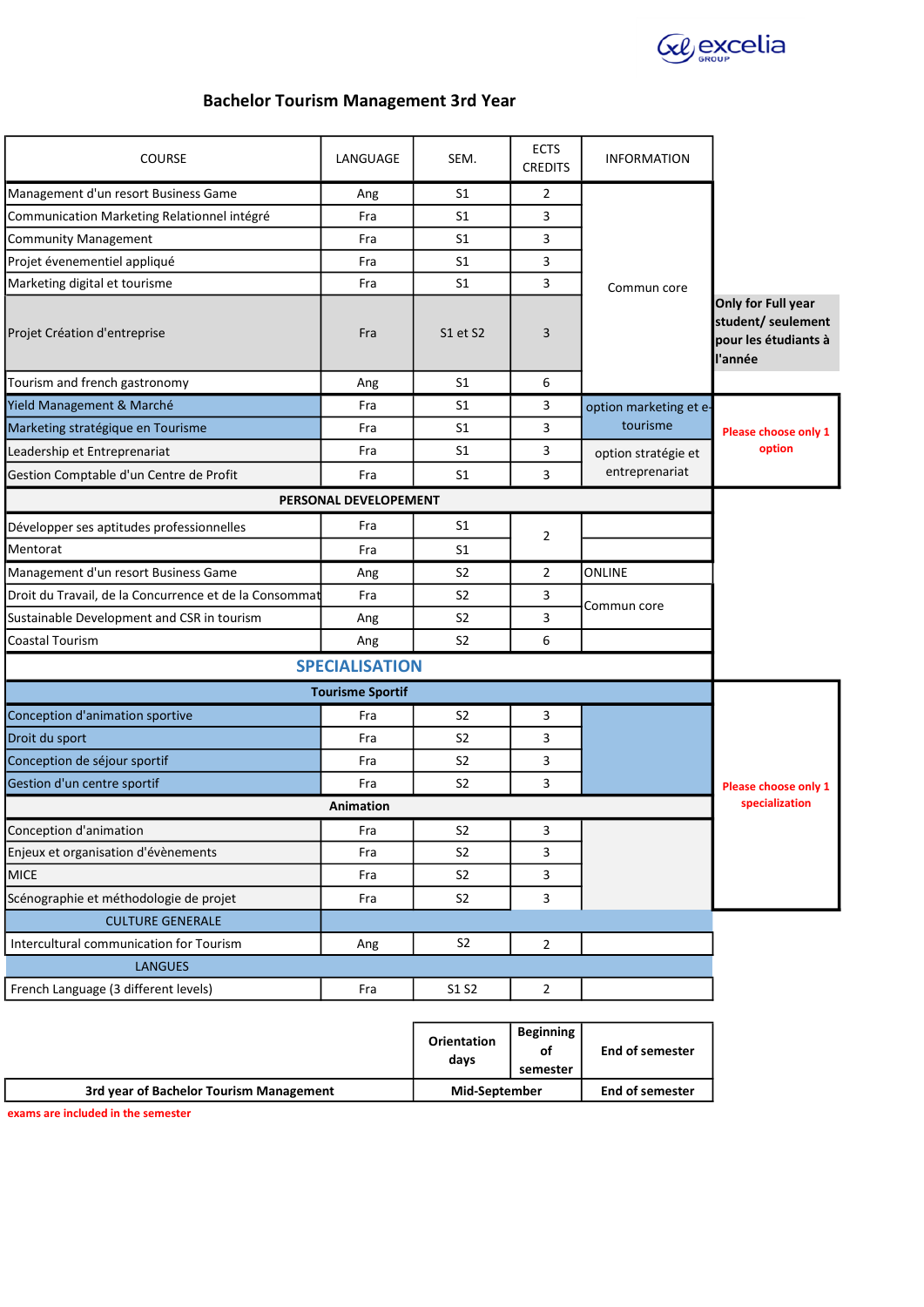

## Bachelor Tourism Management 3rd year

| <b>COURSE</b>                                         | SEM.                   | <b>ECTS CREDITS</b> | information                             |                               |
|-------------------------------------------------------|------------------------|---------------------|-----------------------------------------|-------------------------------|
| Management d'un resort Business Game                  | S1                     | 2                   |                                         |                               |
| Integrated Relational Marketing in Tourism            | S1                     | 3                   |                                         |                               |
| Tourism Development: Principles, Processes and Polici | S <sub>1</sub>         | 3                   |                                         |                               |
| Digital marketing and tourism                         | S <sub>1</sub>         | 3                   |                                         |                               |
| Tourism and french gastronomy                         | S <sub>1</sub>         | 6                   | Commum core                             |                               |
| Entrepreneurship project                              | S1 et S2               | 3                   |                                         | Only for full<br>year student |
| Develop professional competencies                     | S1                     | 2                   |                                         |                               |
| Mentorat                                              | S <sub>1</sub>         |                     |                                         |                               |
| <b>Yield Management and market</b>                    | S <sub>1</sub>         | 3                   |                                         |                               |
| Strategic Marketing in Tourism                        | S <sub>1</sub>         | 3                   | option marketing and e-tourisme         |                               |
| Community Management                                  | S <sub>1</sub>         | 3                   |                                         | <b>Please choose</b>          |
| Leadership and Entrepreneurship                       | S <sub>1</sub>         | 3                   |                                         | only 1 option                 |
| Innovation Management                                 | S1                     | 3                   | option strategy and<br>entrepreneurship |                               |
| Accouting Management for Business Unit                | S <sub>1</sub>         | 3                   |                                         |                               |
| Management d'un resort Business Game                  | S <sub>2</sub>         | 2                   | Commum core (ONLINE)                    |                               |
| Human Resources Management                            | S <sub>2</sub>         | 3                   | Commum core                             |                               |
| Sustainable Development and CSR in tourism            | S <sub>2</sub>         | 3                   | Commum core                             |                               |
| Coastal Tourism                                       | S <sub>2</sub>         | 6                   | Commun core                             |                               |
|                                                       | <b>SPECIALISATIONS</b> |                     |                                         |                               |
|                                                       | <b>TRAVEL</b>          |                     |                                         |                               |
| <b>Travel industry</b>                                | S <sub>2</sub>         | 3                   |                                         |                               |
| <b>MICE</b>                                           | S <sub>2</sub>         | 3                   |                                         |                               |
| Destination management and creativ tourism            | S <sub>2</sub>         | 3                   |                                         |                               |
| Negociation and purchasing in Tourism                 | S <sub>2</sub>         | 3                   |                                         |                               |
|                                                       | <b>HOSPITALITY</b>     |                     |                                         |                               |
| Food and beverage                                     | S2                     | 3                   |                                         |                               |
| MICE                                                  | S <sub>2</sub>         | 3                   |                                         |                               |
| Standards and certifications                          | S <sub>2</sub>         | 3                   |                                         |                               |
| <b>Hotel Marketing</b>                                | S <sub>2</sub>         | 3                   |                                         |                               |
| <b>CULTURE GENERALE</b>                               |                        |                     |                                         |                               |
| Intercultural communication for Tourism               | S <sub>2</sub>         | $\overline{2}$      |                                         |                               |
| <b>LANGUES</b>                                        |                        |                     |                                         |                               |
| FLE - French language (3 different levels)            | S1 et S2               | $\overline{2}$      |                                         |                               |

|                                                | <b>Orientation</b><br>davs | Beginning of<br>semester | End of semester |
|------------------------------------------------|----------------------------|--------------------------|-----------------|
| <b>3rd year of Bachelor Tourism Management</b> |                            | Mid September            | End of December |

exams are included in the semester